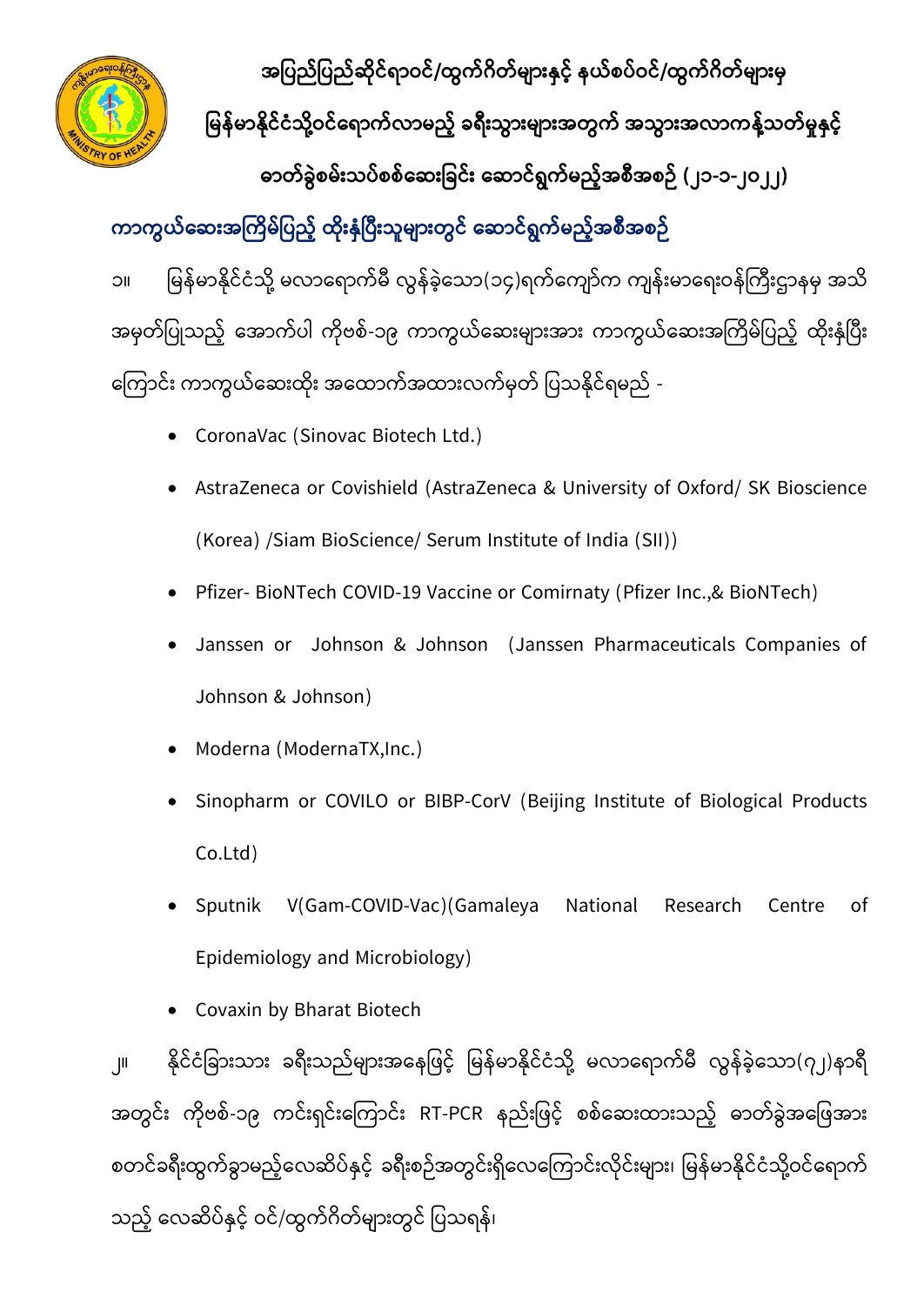၉။ နိုင်ငံခြားသံအရာရှိများနှင့် ကုလသမဂ္ဂလက်အောက်ခံအဖွဲ့အစည်းများမှ ဝန်ထမ်းများအား သတ်မှတ် Quarantine Center (သို့မဟုတ်) သတ်မှတ် Hotel များတွင်အသွားအလာကန့်သတ်ခြင်း (၁၀)ရက် ဆောင်ရွက်ရန်၊ (ထိုသို့ အသွားအလာကန့်သတ်ခြင်း ဆောင်ရွက်ရာတွင် သီးခြားလုံးချင်း

ဆောင်ရွက်ရန်၊ ၈။ မြန်မာနိုင်ငံသို့မလာရောက်မီ လွန်ခဲ့သော (၇၂)နာရီအတွင်း ကိုဗစ်-၁၉ ကင်းရှင်းကြောင်း RT-PCR နည်းဖြင့် စစ်ဆေးထားသော ဓာတ်ခွဲအဖြေပါရှိသည့် နိုင်ငံခြားသားများနှင့် မြန်မာနိုင်ငံ သားများအနေဖြင့် မြန်မာနိုင်ငံသို့ရောက်ရှိပြီး (၁)ရက် နှင့် (၉)ရက်တို့တွင် ကိုဗစ်-၁၉ ရောဂါ ရှိ/မရှိ RT-PCR နည်းဖြင့် ဓာတ်ခွဲစမ်းသပ် စစ်ဆေးမည်ဖြစ်ပြီး နိုင်ငံခြားသား ခရီးသည်များအနေဖြင့် ကုန်ကျစရိတ်များအား ကိုယ်တိုင် ကျခံရမည်ဖြစ်ပါသည်။ မြန်မာနိုင်ငံသို့ မလာရောက်မီ လွန်ခဲ့သော (၇၂)နာရီအတွင်း ကိုဗစ်-၁၉ ကင်းရှင်းကြောင်း RT-PCR နည်းဖြင့် စစ်ဆေးထားသည့် ဓာတ်ခွဲအဖြေ မပါရှိသူများအနေဖြင့် မြန်မာနိုင်ငံသို့ရောက်ရှိပြီး (၁)ရက်၊ (၃)ရက် နှင့် (၉) ရက်နေ့တို့တွင် ကိုဗစ်-၁၉ ရောဂါ ရှိ/မရှိ RT-PCR နည်းဖြင့် ဓာတ်ခွဲစမ်းသပ် စစ်ဆေးမည်ဖြစ်ပါသည်။

တွင် အသွားအလာကန့်သတ်ခြင်း(၁၀)ရက် ဆောင်ရွက်ရန်၊ ၇။ နိုင်ငံခြားသားများအား သတ်မှတ် Hotel များတွင် အသွားအလာကန့်သတ်ခြင်း (၁၀) ရက်

လွှဲပြောင်းပို့ဆောင်ရန်၊ ၆။ မြန်မာနိုင်ငံသားများအား သတ်မှတ် Quarantine Center (သို့မဟုတ်) သတ်မှတ် Hotel များ

သော ကျန်းမာရေးစစ်ဆေးမှုများအား လက်ခံဆောင်ရွက်ရန်၊ ၅။ ကိုယ်အပူချိန် မြင့်တက်ခြင်းအပါအဝင် ကိုဗစ်-၁၉ ရောဂါ သံသယလက္ခဏာများ တွေ့ရှိသည့် ခရီးသည်များအား သီးခြားထားရှိပြီး ကျန်းမာရေးဝန်ကြီးဌာနမှ သတ်မှတ်ထားသည့် ဆေးရုံများသို့

ချက် (Health Declaration card) အား သက်ဆိုင်ရာ ကျန်းမာရေးအရာရှိထံပြသရန်၊ ၄။ သက်ဆိုင်ရာကျန်းမာရေးအရာရှိမှ ခရီးသည်များတွင် ကိုယ်အပူချိန်တိုင်းတာခြင်းနှင့် လိုအပ်

၃။ မြန်မာနိုင်ငံသို့ ဝင်ရောက်သည့်လေဆိပ်နှင့် ဝင်/ထွက်ဂိတ်များတွင် ကျန်းမာရေးကြေညာ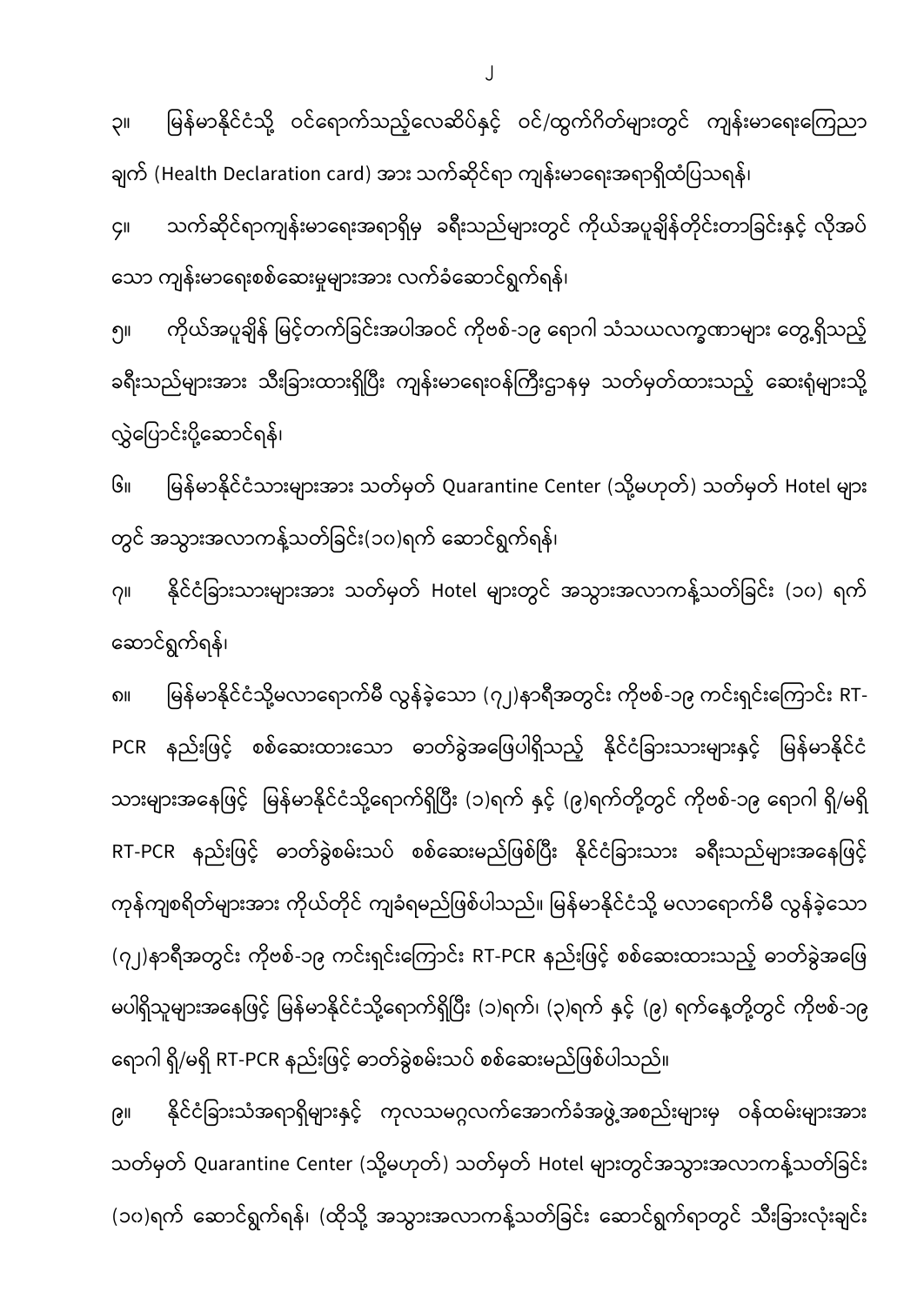နေအိမ်ရှိပါက မြန်မာနိုင်ငံသို့ရောက်ရှိပြီး (၁)ရက်မြောက်နေ့နှင့် (၃)ရက်မြောက်နေ့တို့တွင် RT-PCR နည်းဖြင့်စစ်ဆေးပြီး Negative ထွက်မှသာ မိမိနေအိမ်တွင် အသွားအလာကန့်သတ်ခြင်း ဆက်လက် ဆောင်ရွက်ရန်နှင့် ကွန်ဒိုများနှင့်တိုက်ခန်းများတွင်နေထိုင်သူများအား သတ်မှတ် Hotel များတွင်သာ အသွားအလာကန့်သတ်ခြင်းဆောင်ရွက်ရန်နှင့် (၉) ရက်မြောက်နေ့တွင် နေအိမ် (သို့မဟုတ်) ဟိုတယ် တွင် ဓာတ်ခွဲစစ်ဆေးခြင်းဆောင်ရွက်ရန်) (နိုင်ငံခြားရေးဝန်ကြီးဌာန၏ သံအရာရှိနှင့် ကုလသမဂ္ဂ လက်အောက်ခံအဖွဲ့အစည်း သတ်မှတ်ချက်များအတိုင်း ဆောင်ရွက်သွားမည်ဖြစ်ပါသည်။)

ကာကွယ်ဆေးအကြိမ်ပြည့် ထိုးနှံထားခြင်းမရှိသူများနှင့် ကာကွယ်ဆေးလုံးဝထိုးနှံထားခြင်း မရှိသူ **မ ာျားတွင် ရဆာင်ရွက်မည ်အစ အစဉ်**

၁။ နိုင်ငံခြားသား ခရီးသည်များအနေဖြင့် မြန်မာနိုင်ငံသို့ မလာရောက်မီ လွန်ခဲ့သော(၇၂)နာရီ အတွင်း ကိုဗစ်-၁၉ ကင်းရှင်းကြောင်း RT-PCR နည်းဖြင့် စစ်ဆေးထားသည့် ဓာတ်ခွဲအဖြေအား စတင်ခရီးထွက်ခွာမည့်လေဆိပ်နှင့် ခရီးစဉ်အတွင်းရှိလေကြောင်းလိုင်းများ၊ မြန်မာနိုင်ငံသို့ဝင်ရောက် သည့်လေဆိပ်နှင့် ဝင်/ထွက်ဂိတ်များတွင် ပြသရန်၊

၂။ မြန်မာနိုင်ငံသို့ဝင်ရောက်သည့်လေဆိပ်နှင့် ဝင်/ထွက်ဂိတ်များတွင် ကျန်းမာရေးကြေညာချက် (Health Declaration card) အား သက်ဆိုင်ရာ ကျန်းမာရေးအရာရှိထံ ပြသရန်၊

၃။ သက်ဆိုင်ရာ ကျန်းမာရေးအရာရှိမှ ခရီးသည်များတွင် ကိုယ်အပူချိန်တိုင်းတာခြင်းနှင့် လိုအပ် သော ကျန်းမာရေးစစ်ဆေးမှုများအား လက်ခံဆောင်ရွက်ရန်၊

၄။ ကိုယ်အပူချိန် မြင့်တက်ခြင်းအပါအဝင် ကိုဗစ်-၁၉ ရောဂါ သံသယလက္ခဏာများ တွေ့ရှိသည့် ခရီးသည်များအား သီးခြားထားရှိပြီး ကျန်းမာရေးဝန်ကြီးဌာနမှ သတ်မှတ်ထားသည့် ဆေးရုံများသို့ လွှဲပြောင်းပို့ဆောင်ရန်၊

၅။ မြန်မာနိုင်ငံသားများအား သတ်မှတ် Quarantine Center (သို့မဟုတ်) သတ်မှတ် Hotel များ တွင် အသွားအလာကန့်သတ်ခြင်း(၁၄)ရက် ဆောင်ရွက်ရန်၊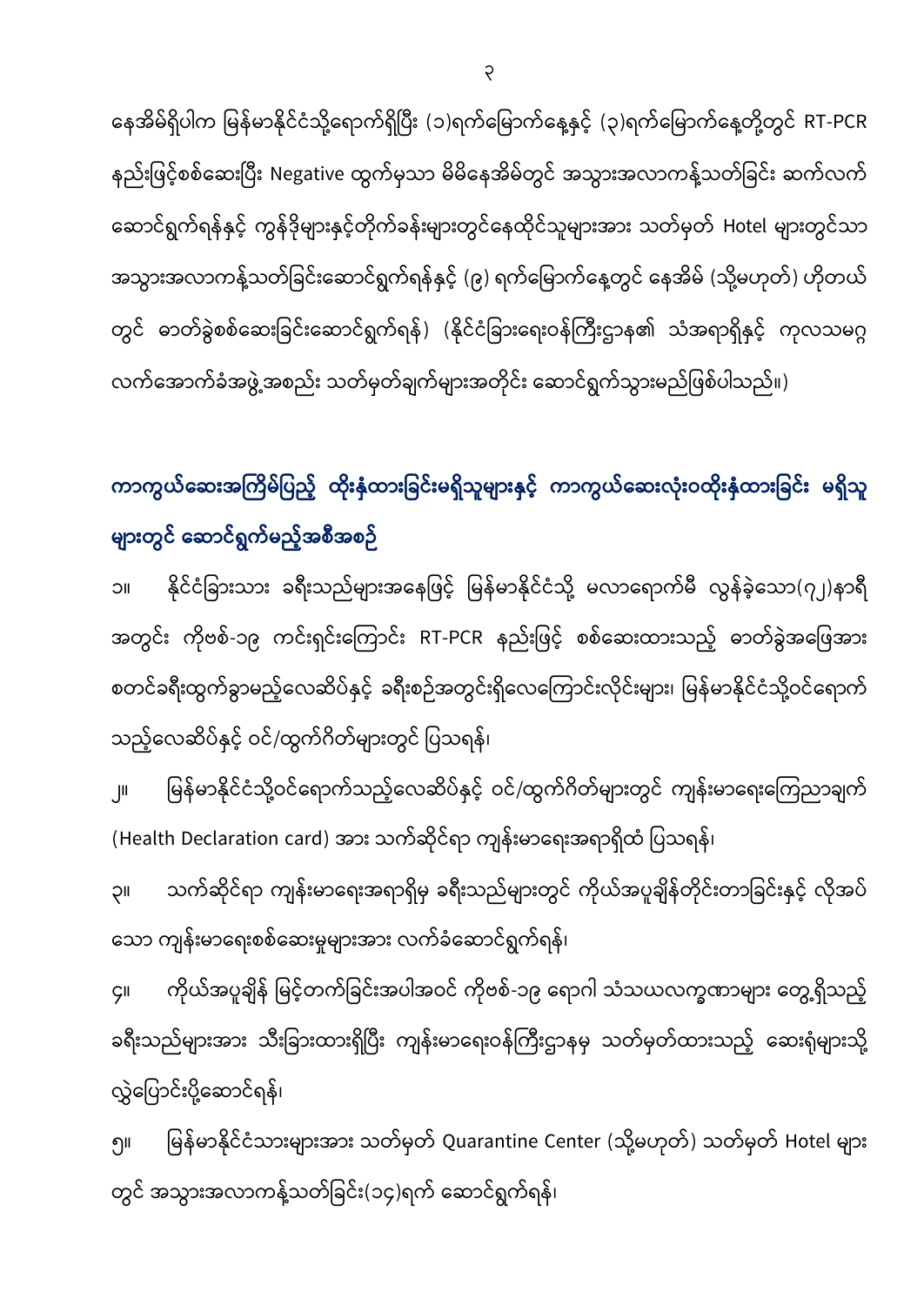၆။ နိုင်ငံခြားသားများအား သတ်မှတ် Hotel များတွင် အသွားအလာ ကန့်သတ်ခြင်း(၁၄)ရက် ရ ာင် ွက် န်၊

၇။ နိုင်ငံခြားသားခရီးသည်များနှင့် မြန်မာနိုင်ငံသားများအနေဖြင့် မြန်မာနိုင်ငံသို့ ရောက်ရှိပြီး (၁)ရက်၊ (၃)ရက်နှင့် (၁၁) ရက်တို့ တွင် ကိုဗစ်-၁၉ ရောဂါ ရှိ/မရှိ RT-PCR နည်းဖြင့် ဓာတ်ခွဲစမ်းသပ် စစ်ဆေးမည်ဖြစ်ပြီး နိုင်ငံခြားသား ခရီးသည်များအနေဖြင့် ကုန်ကျစရိတ်များအား ကိုယ်တိုင်ကျခံ ြည်မြစ်ပါသည်။

၈။ နိုင်ငံခြားသံအရာရှိများနှင့် ကုလသမဂ္ဂလက်အောက်ခံအဖွဲ့အစည်းများမှ ဝန်ထမ်းများအား သတ်မှတ် Quarantine Center (သို့မဟုတ်) သတ်မှတ် Hotel များတွင် အသွားအလာ ကန့်သတ် ခြင်း(၁၄)ရက် ဆောင်ရွက်ရန်၊ (ထိုသို့ အသွားအလာ ကန့်သတ်ခြင်း ဆောင်ရွက်ရာတွင် သီးခြားလုံး ချင်းနေအိမ်ရှိပါက မြန်မာနိုင်ငံသို့ရောက်ရှိပြီး (၁)ရက်မြောက်နေ့နှင့် (၃)ရက်မြောက်နေ့တို့တွင် RT-PCR နည်းဖြင့်စစ်ဆေးပြီး Negative ထွက်မှသာ မိမိနေအိမ်တွင် အသွားအလာကန့်သတ်ခြင်း ဆက် လက်ဆောင်ရွက်ရန်နှင့် ကွန်ဒိုများနှင့် တိုက်ခန်းများတွင် နေထိုင်သူများအား သတ်မှတ် Hotel များ တွင်သာ အသွားအလာကန့်သတ်ခြင်းဆောင်ရွက်ရန်နှင့် (၁၁) ရက်မြောက်နေ့တွင် နေအိမ်(သို့မဟုတ်) ဟိုတယ်တွင် ဓာတ်ခွဲစစ်ဆေးခြင်းဆောင်ရွက်ရန်) (နိုင်ငံခြားရေး ဝန်ကြီးဌာန၏ သံအရာရှိနှင့် ကုလ

သမဂ္ဂလက်အောက်ခံအဖွဲ့အစည်းသတ်မှတ်ချက်များအတိုင်း ဆောင်ရွက်သွားမည် ဖြစ်ပါသည်။) ၉။ ကိုဗစ်-၁၉ ရောဂါတွေ့ရှိသည့် ခရီးသွားများအား ကျန်းမာရေးဝန်ကြီးဌာနမှ စံသတ်မှတ်ချက် များနှင့်အညီ သတ်မှတ်ဆေးရုံများသို့ ပို့ဆောင်၍ ကျန်းမာရေးစောင့်ရှောက်မှုလုပ်ငန်းများ ဆောင် ရွက်သွားမည်ဖြစ်ပါသည်။ နိုင်ငံခြားသားများအနေဖြင့် ဆေးကုသမှုစရိတ်များနှင့် ဆေးရုံတက်ရောက် ကုသမှုစရိတ်များအား ကျခံရမည်ဖြစ်ပါသည်။

4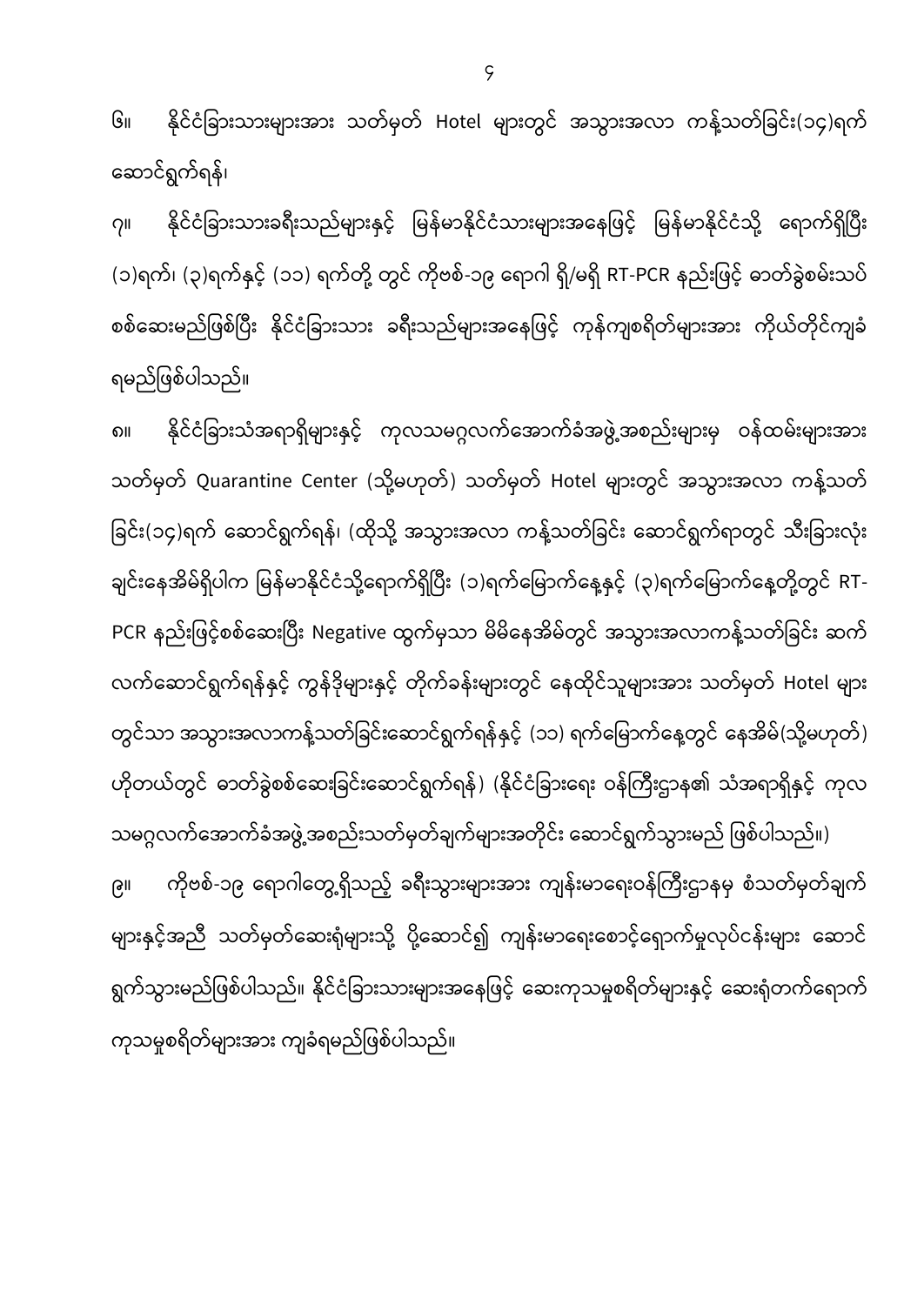အထူးအစီအစဉ်ဖြင့် ဆောင်ရွက်ခြင်း

၁။ မြန်မာနိုင်ငံသို့ အထူးလေကြောင်းခရီးစဉ်များဖြင့် လာရောက်သော အရေးကြီးပုဂ္ဂိုလ်များ၊ စီးပွားရေးလုပ်ငန်းရှင်များ၊ စီမံကိန်းများအတွက် လာရောက်သော ပညာရှင်များအနေဖြင့် အသွား အလာကန့်သတ်ခြင်းလုပ်ငန်းများအား သီးခြားအစီအစဉ်ဖြင့် ဆောင်ရွက်ရန်အတွက် ကိုဗစ်-၁၉ ရောဂါ ကာကွယ်၊ ထိန်းချုပ်၊ ကုသရေး ဗဟိုကော်မတီ၊ နိုင်ငံခြားရေးဝန်ကြီးဌာနနှင့် ကျန်းမာရေး ဝန်ကြီးဌာနသို့ ရုံးဖွင့်ရက်(၅)ရက် ကြိုတင်လျှောက်ထားပြီး ခွင့်ပြုချက် တောင်းခံနိုင်ပါသည်။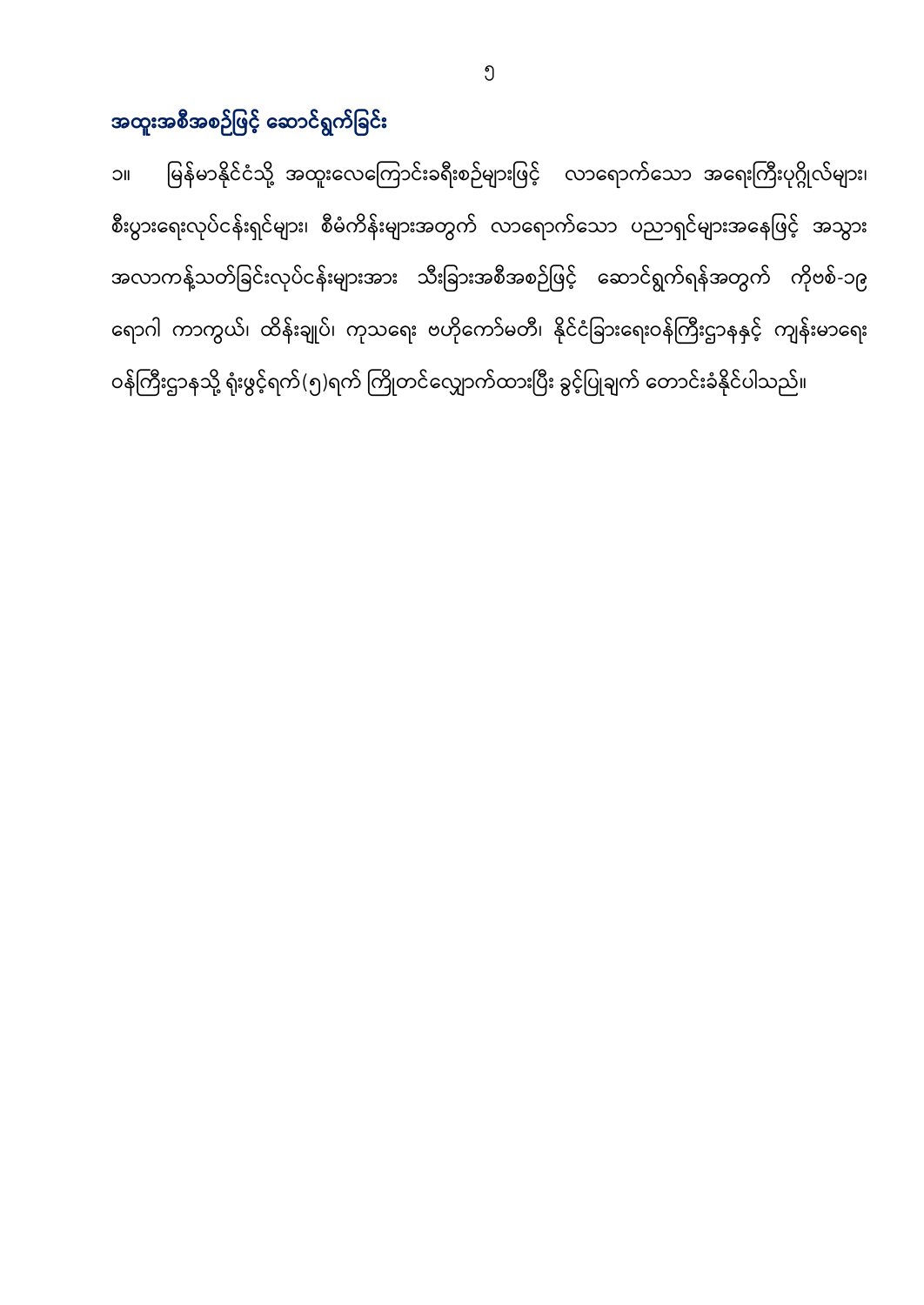- 1. Travellers who are fully vaccinated with one of the following vaccines approved by Ministry of Health for more than 14 days prior to departure and travellers must submit their vaccination card.
	- CoronaVac (Sinovac Biotech Ltd.)
	- AstraZeneca or Covishield (AstraZeneca & University of Oxford/ SK Bioscience (Korea) /Siam BioScience/ Serum Institute of India (SII))
	- Pfizer-BioNTech COVID-19 Vaccine or Comirnaty (Pfizer Inc., & BioNTech)
	- Janssen or Johnson & Johnson (Janssen Pharmaceuticals Companies of Johnson & Johnson)
	- Moderna (ModernaTX, Inc.)
	- Sinopharm or COVILO or BIBP-CorV (Beijing Institute of Biological Products Co.Ltd)
	- Sputnik V(Gam-COVID-Vac)(Gamaleya National Research Centre of Epidemiology and Microbiology)
	- Covaxin by Bharat Biotech
- 2. Foreigners are required to present laboratory evidence of absence of COVID-19 infection (RT-PCR) issued no more than 72 hours prior to the date of departure from the origin airport before boarding to any airline destined for Myanmar and to the airport upon arrival to Myanmar.
- 3. Travellers must submit health declaration card to Health officials present at the airport upon arrival to Myanmar.
- 4. Thermal screening would be carried out in respect of all the passengers by the Health officials present at the airport.
- 5. The travellers found to be symptomatic during screening shall be immediately isolated and taken to medical facility as per health protocol.
- 6. All incoming Myanmar nationals who are fully vaccinated will be subjected to 10-day facility quarantine or hotel quarantine on arrival
- 7. All travellers with have laboratory evidence of absence of COVID-19 infection (RT-PCR) issued no more than 72 hours prior to departure will be tested for COVID-19 by RT-PCR on Day 1 and Day 9 during their quarantine period and will be required to pay for testing. Myanmar Nationals who stay in facility quarantine may be exempted from payment of RT-PCR laboratory testing fees. Travelers who did not have laboratory evidence of absence of COVID-19 infection (RT-PCR) issued no more than 72 hours prior to the date of departure from the origin airport before boarding to any airline destined for Myanmar will be tested for COVID-19 by RT-PCR on Day 1, Day 3 and Day 9 during their quarantine period.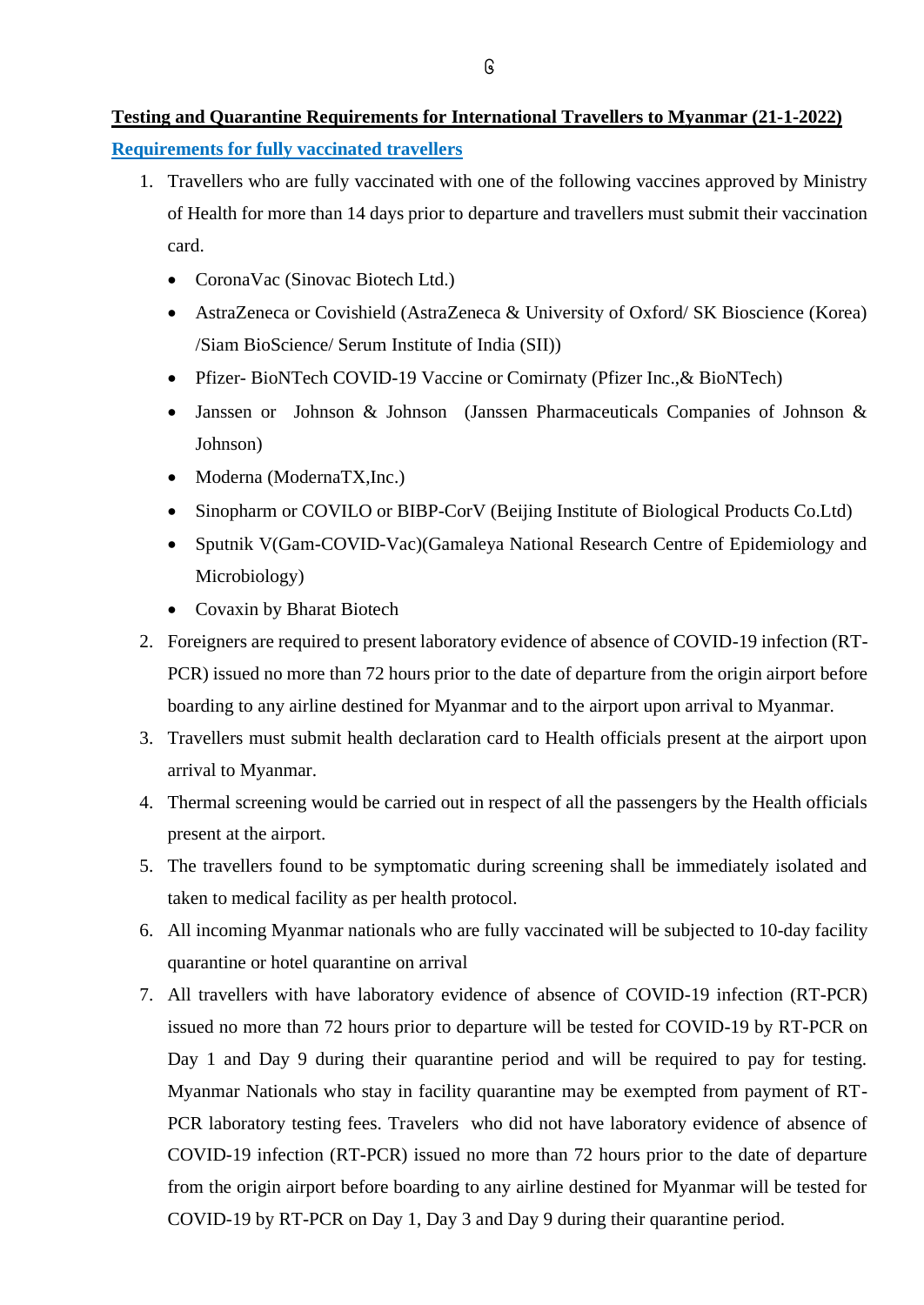- 8. All foreign nationals who are fully vaccinated will be subjected to 10-day hotel quarantine on arrival. (All diplomats accredited to Myanmar and United Nations officials who have fully vaccinated with the list of vaccines approved by Ministry of Health for more than 14 days prior to travel date will be subjected to 10 days quarantine on arrival. Diplomats and UN officials who do not have fully vaccinated for COVID-19 will be subjected to 14 days quarantine on arrival. Diplomats and UN officials who live in standalone houses will be allowed for home quarantine after testing negative by RT-PCR in day-1 and day-3 on arrival. Otherwise, they will be subjected to hotel quarantine designated by the Ministry of Health on their arrival in Myanmar. Diplomats and UN officials who live in standalone houses will be tested by RT-PCR on Day-9 during Home Quarantine period) (As per Ministry of Foreign Affairs classification on diplomatic and UN status)
- 9. Travellers who tested positive for COVID-19 shall be immediately isolated and taken to a medical facility as per health protocol. Foreign nationals shall bear the medical cost and other costs related to isolation and treatment in designated health facilities.

## **Requirements for incomplete or non-vaccinated travellers**

- 1. Foreigners are required to present laboratory evidence of absence of COVID-19 infection (RT-PCR) issued no more than 72 hours prior to the date of departure from the origin airport before boarding to any airline destined for Myanmar and to the airport upon arrival to Myanmar.
- 2. Travellers must submit health declaration card to Health officials present at the airport upon arrival to Myanmar.
- 3. Thermal screening would be carried out in respect of all the passengers by the Health officials present at the airport.
- 4. The travellers found to be symptomatic during screening shall be immediately isolated and taken to medical facility as per health protocol.
- 5. All incoming Myanmar nationals will be subjected to 14-day facility quarantine or hotel quarantine on arrival
- 6. All foreign nationals will be subjected to 14-day hotel quarantine on arrival.
- 7. All travellers will be tested for COVID-19 by RT-PCR on Day 1, Day 3 and Day 11 during their quarantine period and will be required to pay for testing. Myanmar Nationals who stay in facility quarantine may be exempted from payment of RT-PCR laboratory testing fees.
- 8. All foreign nationals who are fully vaccinated will be subjected to 10-day hotel quarantine on arrival. (All diplomats accredited to Myanmar and United Nations officials who have fully vaccinated with the list of vaccines approved by Ministry of Health for more than 14 days prior to travel date will be subjected to 10 days quarantine on arrival. Diplomats and UN officials who do not have fully vaccinated for COVID-19 will be subjected to 14 days quarantine on